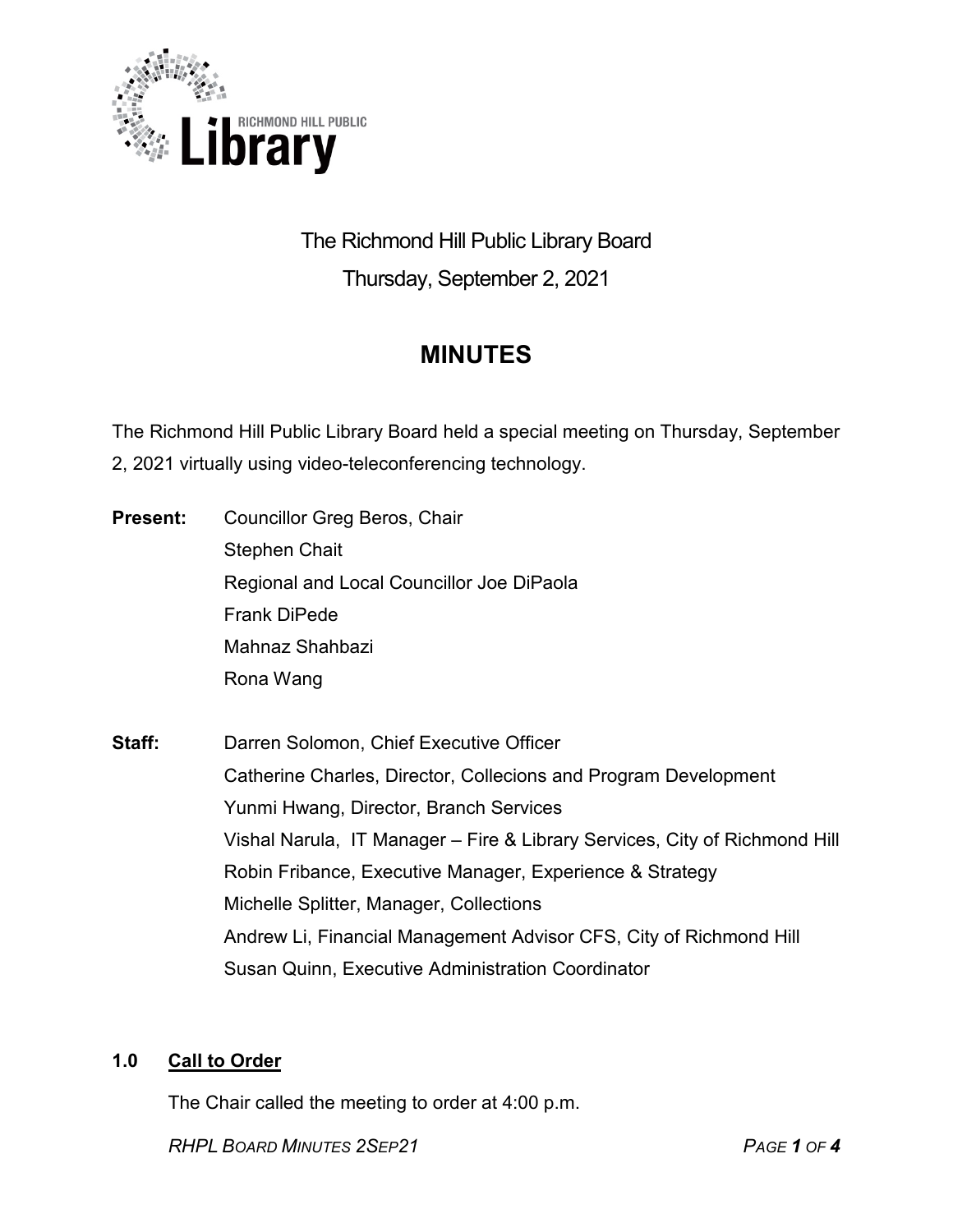# **2.0 Regrets**

Bram Kivenko Councillor Tom Muench Regional and Local Councillor Carmine Perrelli

# **3.0 Adoption of Agenda**

**Motion:**

 $21:52$ 

**Moved By:**

S. Chait

#### **Seconded by:**

R. Wang

**THAT** the Agenda of September 2, 2021 be adopted.

#### **CARRIED UNANIMOUSLY**

#### **4.0 Disclosure of Pecuniary Interest and the General Nature Thereof**

There were no disclosures of pecuniary interest.

## **5.0 Minutes**

# **5.1 Library Board Minutes – August 13, 2021**

**Motion:**

21:53

# **Moved By:**

F. DiPede

## **Seconded by:**

R. Wang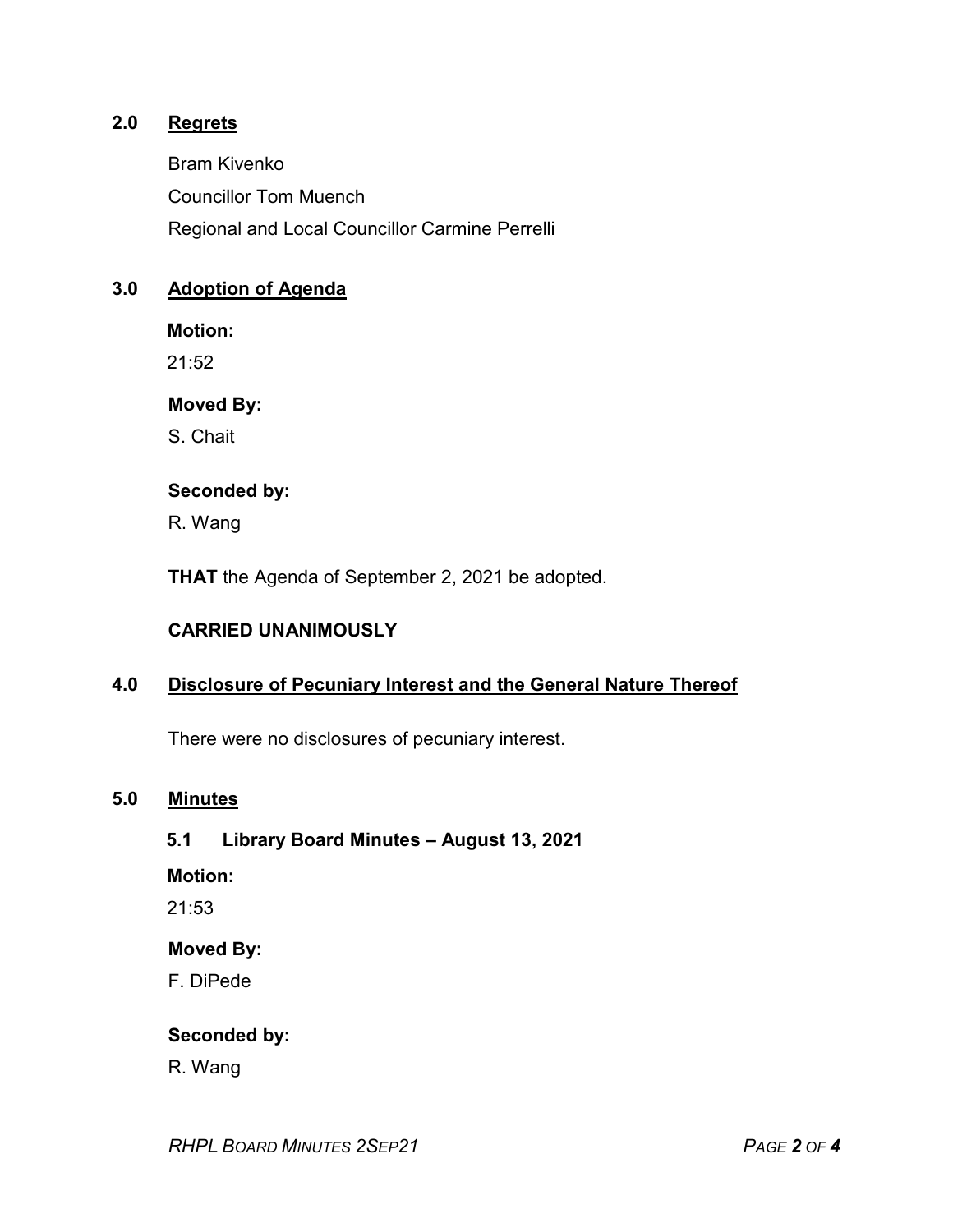**THAT** the Minutes of August 13, 2021 be adopted

# **CARRIED UNANIMOUSLY**

## **6.0 Presentations**

None

## **7.0 Reports**

Accessible documents can be accessed through the RHPL website > Your Library [> About Us > Library](https://www.rhpl.ca/your-library/about-us/library-board) Board

# **7.1 2022 Operating Report SRLIB21.20**

#### **Motion:**

21:54

#### **Moved by:**

Regional and Local Councillor J. DiPaola

#### **Seconded by:**

R. Wang

**THAT** the Library Board approve RHPL's 2022 Operating Budget so it may be moved to the City for funding consideration; and

**THAT** RHPL's anticipated 2021 Operating Budget surplus be transferred to the Library Reserve in order to cover the 2022 non-Personnel Operating Budget increase.

# **CARRIED UNANIMOUSLY**

#### **8.0 New Business**

None